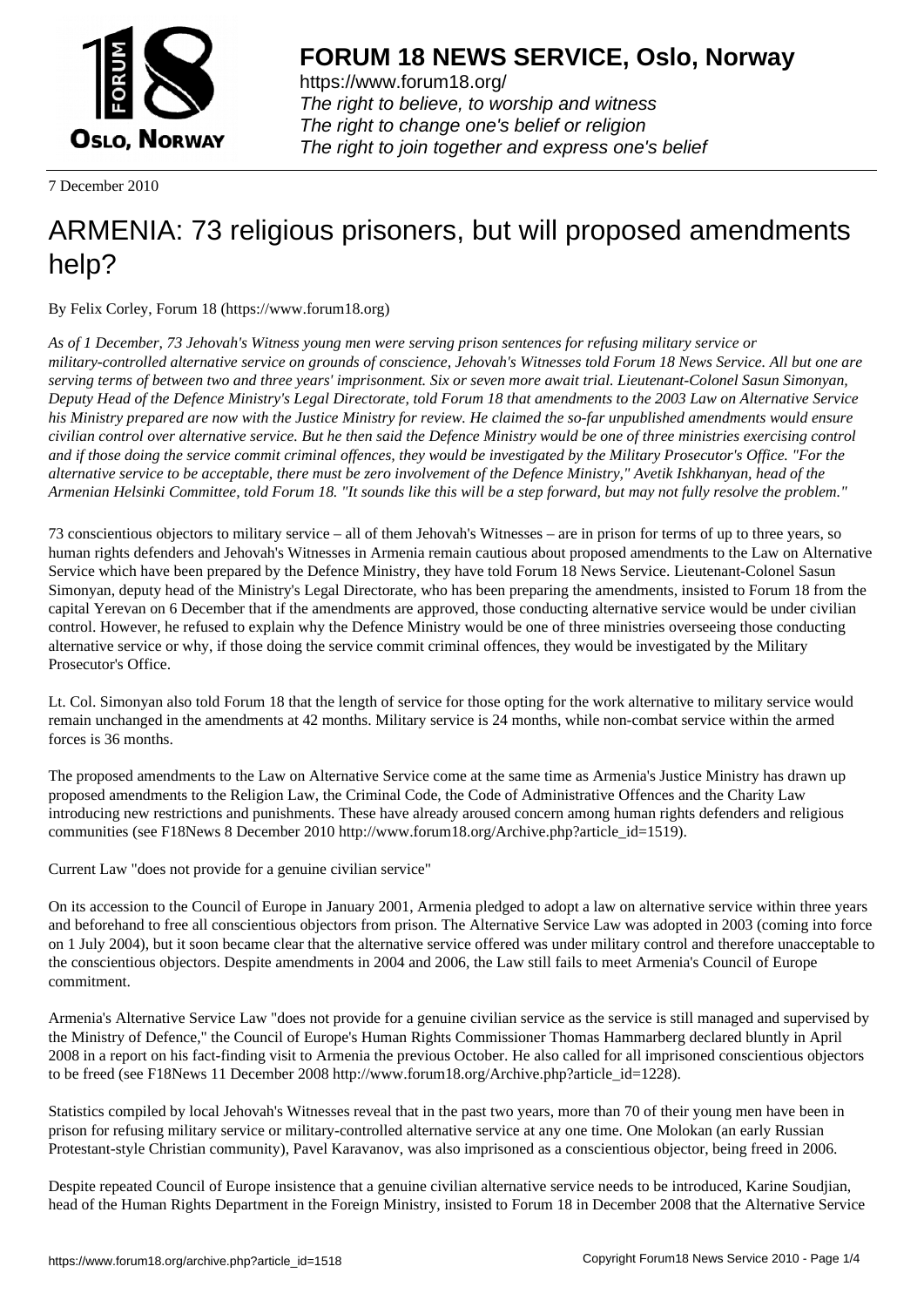dismissed concerns about the imprisoned conscientious objectors: "This is not a human rights issue" (see F18News 11 December 2008 http://www.forum18.org/Archive.php?article\_id=1228).

## 73 current prisoners

All 73 Jehovah's Witness prisoners as of 1 December were sentenced under Article 327, Part 1 of the Criminal Code, which punishes evasion of the call-up to military or alternative service. The maximum sentence under this article was increased to three years' imprisonment in December 2005.

Of the 73 prisoners, the most recent, Vahagn Alikhanyan, was sentenced on 24 September. A total of 72 are serving sentences of between two and three years' imprisonment, Jehovah's Witnesses told Forum 18 from Yerevan on 6 December. Only one – Artur Hayrapetyan – is serving a one year prison term. "He was first given a suspended sentence, but the prosecutor appealed against it," Jehovah's Witness lawyer Lyova Markaryan told Forum 18. "The sentence was then changed in August to one year's imprisonment." The 73 are being held in prisons in Artik, Erebuni, Kosh and Nubarashen.

Markaryan added that six or seven other young men are awaiting trial on the same charges.

What is in the proposed amendments?

Lt. Col. Simonyan of the Defence Ministry told Forum 18 that the proposed amendments to the Alternative Service Law would mean that those opting for alternative service would be under the ultimate control of three ministries, the Social Security Ministry and Health Ministry, in whose institutions they would be assigned to work, and the Defence Ministry. "Control from the Defence Ministry would be enacted by its civilian, not military staff – we have them too," he insisted. He refused to explain why the Defence Ministry would be involved in control if the service is genuinely civilian.

Lt. Col. Simonyan said that during their service in a Social Security Ministry or Health Ministry institution, those doing the alternative service would be under the head of the institution where they were working. The institution head would also deal with any violations of work discipline, he added.

However, should someone performing alternative service commit a crime punishable under the Criminal Code, he said their case would be investigated by the Military Prosecutor's Office. Asked why this would be the case if they are performing a civilian service, Lt. Col. Simonyan responded: "The Military Prosecutor's Office is a centralised, national body, while the ordinary Prosecutor's Office is established on a territorial basis." He refused to explain why this was relevant.

Lt. Col. Simonyan said that those doing alternative service would be fed and clothed by the Government, not by the Defence Ministry. "They will wear sanitary uniforms only, not khaki military uniforms," he explained.

In justifying the continuing differential between alternative and military service (42 months compared to 24 months), Lt. Col. Simonyan insisted to Forum 18 that "the duties of alternative service are different". He refused to clarify, claiming that such differential terms are "widespread" in Europe. "We don't want to violate the rights of conscripts."

When will proposed amendments reach Parliament?

Lt. Col. Simonyan said that the proposed amendments are now with the Justice Ministry for review. "If their review is positive, the amendments will then go to the government for approval before being made public and sent to the National Assembly," he told Forum 18. "If they have any comments – they never reject draft laws outright – it will come back to us for any changes before going to the government." He said he expects this to be decided "within about a week".

While saying that public comments will be possible once the text of the draft amendments is made public, Lt. Col. Simonyan said the amendments "take account" of recommendations from civil society. He insisted to Forum 18 that "no-one" has raised the issue of sending the amendments to the Council of Europe for review before they are sent to Parliament. "Only our National Assembly can do this."

However, Jehovah's Witnesses told Forum 18 that they had raised the issue of seeking a Council of Europe review in a late October meeting with Armenia's Deputy Defence Minister David Tonoyan and Lt. Col. Simonyan, where the forthcoming amendments had been discussed. Moreover, Forum 18 notes that the current proposed legislative amendments on religion were sent by the Justice Ministry to the Council of Europe's Venice Commission for review.

## "Wait till we see the text"

Human rights defenders say that until the proposed amendments are published it is not possible to assess whether the government is serious over bringing the Alternative Service Law into compliance with Armenia's Council of Europe obligation to introduce a fully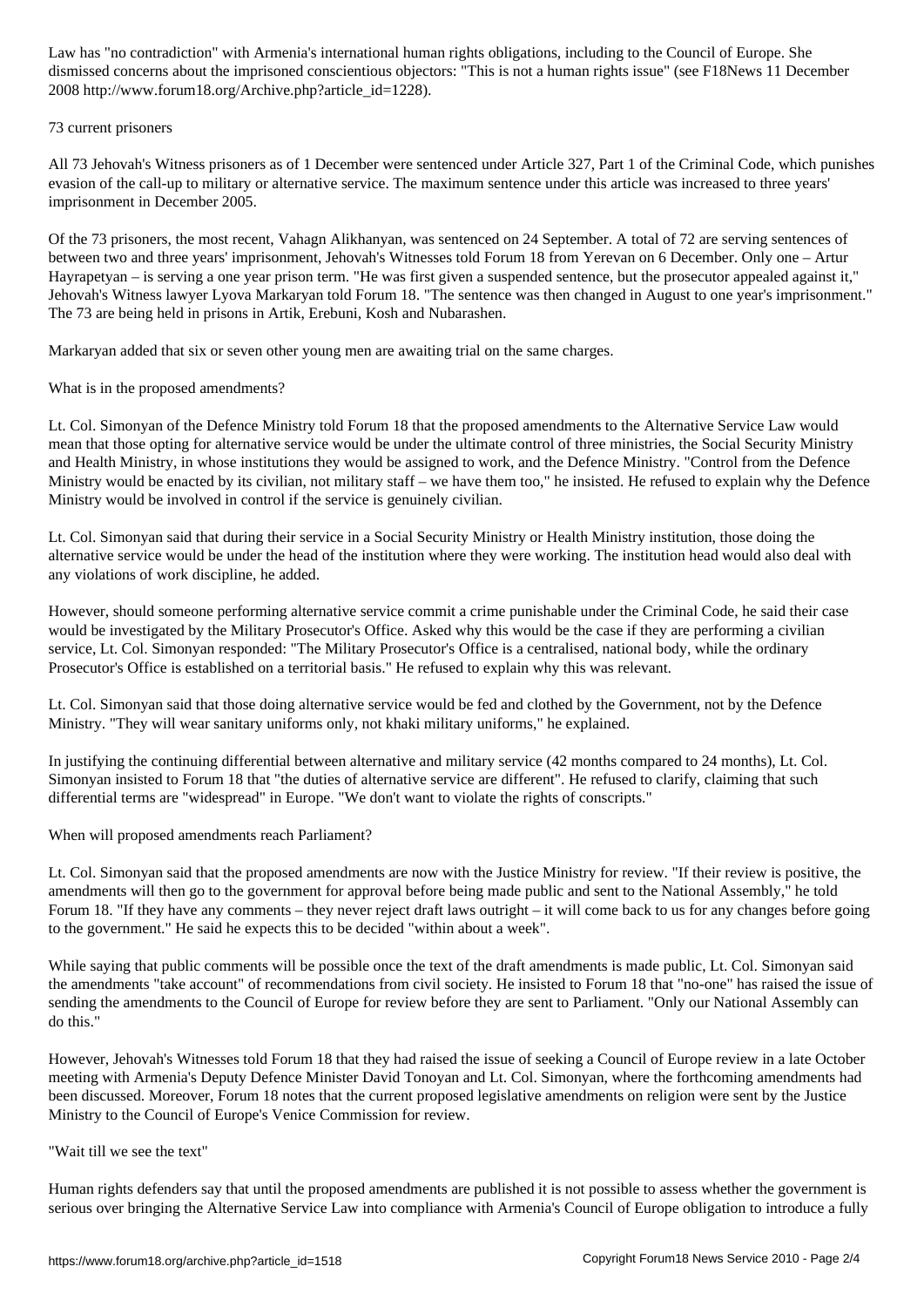"Wait till we see the text," Avetik Ishkhanyan, head of the Armenian Helsinki Committee, told Forum 18 from Yerevan on 6 December. "For the alternative service to be acceptable, there must be zero involvement of the Defence Ministry. It sounds like this will be a step forward, but may not fully resolve the problem."

Jehovah's Witness representatives are also cautious, stressing that they too have not seen the text of the proposed amendments. "It sounds like there will be something positive, but it will not be clear if it resolves our problems until we see the text." They accept that the Defence Ministry could have a role in initial assessments of whether individuals have a genuine conscientious objection to military service, but insist that any military involvement in any subsequent decisions or alternative service must end.

"It is very important for us whether the Defence Ministry has any oversight role and whether anyone doing alternative service comes under the Military Prosecutor's Office," Markaryan of the Jehovah's Witnesses told Forum 18. "If this is civilian alternative service, why the Defence Ministry and the Military Prosecutor's Office?" He added that for them the length of any genuinely civilian alternative service is not an issue.

Markaryan also stressed that they regard it as important whether those conducting alternative service would be able to join their co-religionists for religious worship and activities away from their place of service.

ECtHR Grand Chamber considers Bayatyan case

Meanwhile, the Grand Chamber of the European Court of Human Rights (ECtHR) in Strasbourg is deliberating over the case of Vahan Bayatyan, a Jehovah's Witness who was imprisoned from September 2002 to July 2003 for refusal on grounds of conscience to perform military service.

He brought a case to the ECtHR in 2003 (Application no. 23459/03) arguing that his rights to freedom of thought, conscience and religion had been violated by his conviction and imprisonment. However, in a controversial judgment on 29 October 2009, the Court ruled that his imprisonment did not constitute an unlawful interference with his right to freedom of thought, conscience and religion. Human rights defenders questioned this judgment (see Commentary by Derek Brett of Conscience and Peace Tax International at http://www.forum18.org/Archive.php?article\_id=1377).

Bayatyan appealed against the judgment and on 10 May 2010 the case was referred to the ECtHR's Grand Chamber. At a hearing on 24 November – available as a webcast on the ECtHR website – the Armenian Government's representative to the Court, Gevorg Kostanyan, argued that Bayatyan had been sentenced in accordance with the law prevailing at the time.

Kostanyan denied that rejecting conscientious objection to military service on religious grounds represented a violation of Article 9 of the European Convention on Human Rights, which guarantees freedom of thought, conscience and religion. He claimed that the interpretation of the scope of this Article back in 2001 and 2002 did not include the right to conscientious objection to military service and that the Armenian Government could not have foreseen such a "new interpretation". He said Bayatyan should have foreseen the "consequence" of refusing to perform military service.

Despite the fact that Armenia had failed to adopt an Alternative Service Law "in compliance with European standards" by January 2004, as specified in its Council of Europe accession commitments, Kostanyan claimed that the Government had "accepted its responsibility" and fully complied with the obligation.

Lawyers for Bayatyan rejected the Government's arguments in their statements to the Grand Chamber, repeating their earlier arguments that Armenia had an obligation to uphold individuals' rights to freedom of thought, conscience and religion and should therefore not have convicted and imprisoned him.

The Grand Chamber has given no date for its decision on the case. (END)

More coverage of freedom of thought, conscience and belief in Armenia and the unrecognised entity of Nagorno-Karabakh is at http://www.forum18.org/Archive.php?query=&religion=all&country=21

A compilation of Organisation for Security and Co-operation in Europe (OSCE) freedom of religion or belief commitments can be found at http://www.forum18.org/Archive.php?article\_id=1351.

A printer-friendly map of Armenia is available at

http://www.nationalgeographic.com/xpeditions/atlas/index.html?Parent=asia&Rootmap=armeni.

If you need to contact F18News, please email us at: f18news @ editor.forum18.org